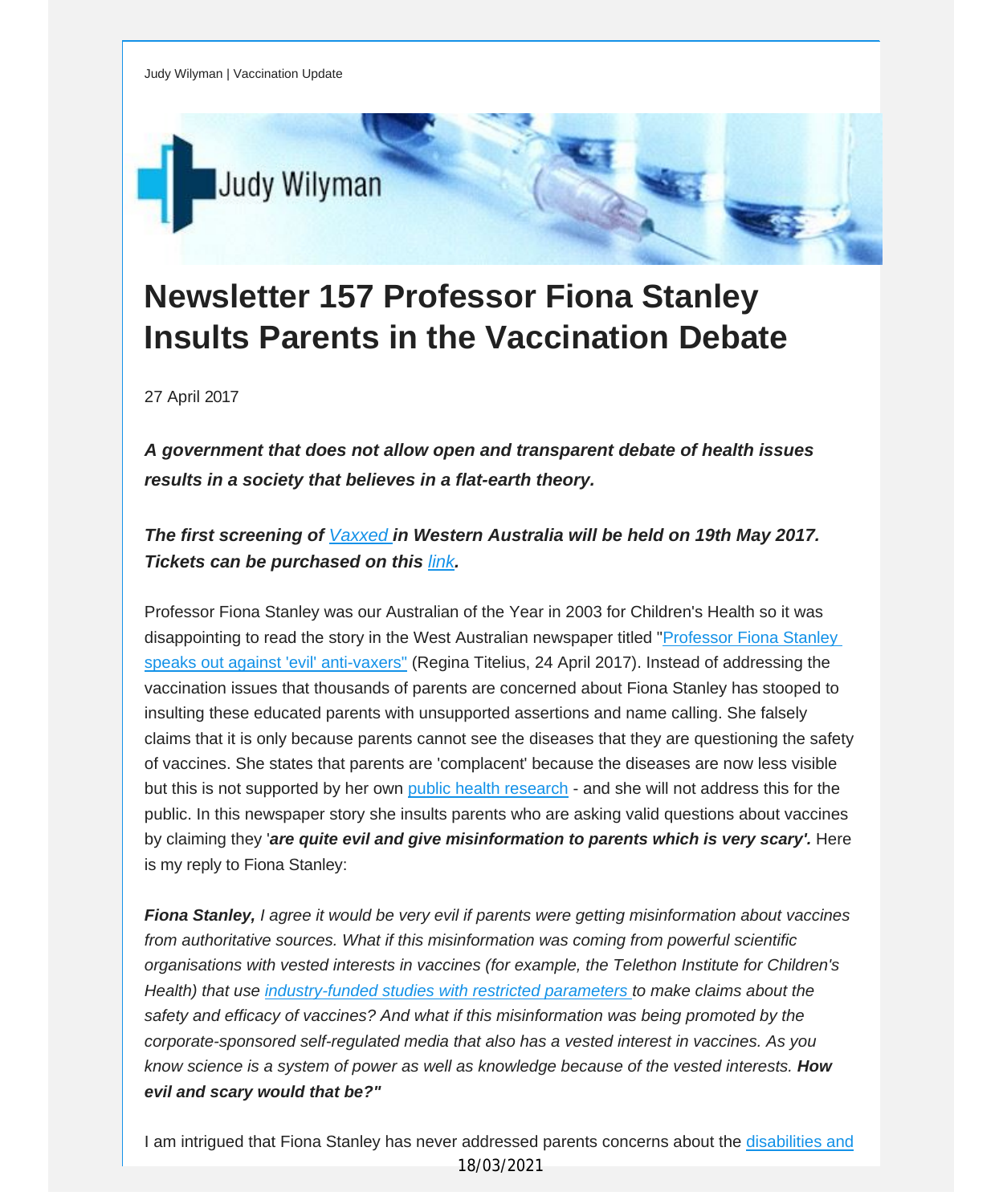illness being caused by vaccines. I have been contacting her with these serious concerns from my university research since 2008 and she has [never answered the questions I have asked.](http://vaccinationdecisions.us8.list-manage.com/track/click?u=f20605fde3732e41929f4a3f2&id=6ac622fb30&e=fec8337d3c) In the newspaper story Fiona Stanley has used claims about the polio vaccines in the 1950's to promote the use of *more and more new vaccines in 2017. T*he use of one vaccine does not support the mandatory use of 16+ vaccines in 2017 when there are no epidemics of these diseases either now or before the new vaccines were introduced into developed countries. Fiona Stanley's own research supports this statement ([public health research](http://vaccinationdecisions.us8.list-manage.com/track/click?u=f20605fde3732e41929f4a3f2&id=7afff163cf&e=fec8337d3c)) and if she would like to dispute these historical facts the concerned public would look forward to her response and evidence. This requires open and transparent debate not insults and ridicule.

It is patronising and simplistic for Fiona Stanley to suggest that vaccination rates are only pushed up when there is 'an epidemic and kids die and get very sick'. The parents who are questioning vaccines want a proper scientific debate about the use of vaccines and Fiona Stanley would know that the science needs to stand up to scrutiny, particularly from the consumers of these medical drugs. It should not be suppressed by fear mongering and name calling. Thousands of children are becoming chronically ill from the over-use of vaccines, many are [dying or becoming](http://vaccinationdecisions.us8.list-manage.com/track/click?u=f20605fde3732e41929f4a3f2&id=2f116cbd00&e=fec8337d3c)  [permanently disabled,](http://vaccinationdecisions.us8.list-manage.com/track/click?u=f20605fde3732e41929f4a3f2&id=2f116cbd00&e=fec8337d3c) and the public health authorities are ignoring this damage. WA's leading child health expert, Fiona Stanley is ignoring these children with her refusal to address the questions and science that educated parents/professionals are presenting to her and this is what many would describe as **evil and scary.** 

The WA newspaper story ends with the statement that "Just having one child die or be severely disabled is one too many". Apparently this statement is only true if the child dies or is disabled from an infectious agent but not from the known neurotoxins and other chemicals present in the ever-increasing vaccination schedule that has *never been tested for safety.* The evidence for this statement is present in my PhD thesis published by the [University of Wollongong.](http://vaccinationdecisions.us8.list-manage.com/track/click?u=f20605fde3732e41929f4a3f2&id=3450bf8c27&e=fec8337d3c)

It has even become acceptable in the last decade to promote vaccines in the media using parents who have had a child harmed by an infectious disease. In the past this evidence from parents was always described as *emotional anecdotal evidence* and it was not used as the foundation for vaccination policies let alone used to promote vaccines to the public with complete disregard for the children that are harmed by vaccines.

Until public health authorities are prepared to publicly debate this science [\(and to date they have](http://vaccinationdecisions.us8.list-manage.com/track/click?u=f20605fde3732e41929f4a3f2&id=bc4be5cb6c&e=fec8337d3c) [not](http://vaccinationdecisions.us8.list-manage.com/track/click?u=f20605fde3732e41929f4a3f2&id=bc4be5cb6c&e=fec8337d3c)) and address the issues of 'undone science' that I have discussed in my academic research, I would recommend to parents that vaccinating children with multiple vaccines is not in the best interests of their child and there is significant evidence to suggest that government vaccination policies are causing more harm than good in the population. I would also inform Fiona Stanley and journalists that they are incorrectly using the word 'anti-vaxer' to stigmatise the educated parents who have researched vaccines. A more accurate word would be 'ex-vaxers' as the majority of parents who are now choosing not to vaccinate started by vaccinating their children.

Dr. Judy Wilyman Ph.D [The Undone Science and Politics in Australia's Vaccination Policies](http://vaccinationdecisions.us8.list-manage.com/track/click?u=f20605fde3732e41929f4a3f2&id=a8e6d7f88e&e=fec8337d3c) [Vaccination Decisions](http://vaccinationdecisions.us8.list-manage.com/track/click?u=f20605fde3732e41929f4a3f2&id=e78f2e9446&e=fec8337d3c)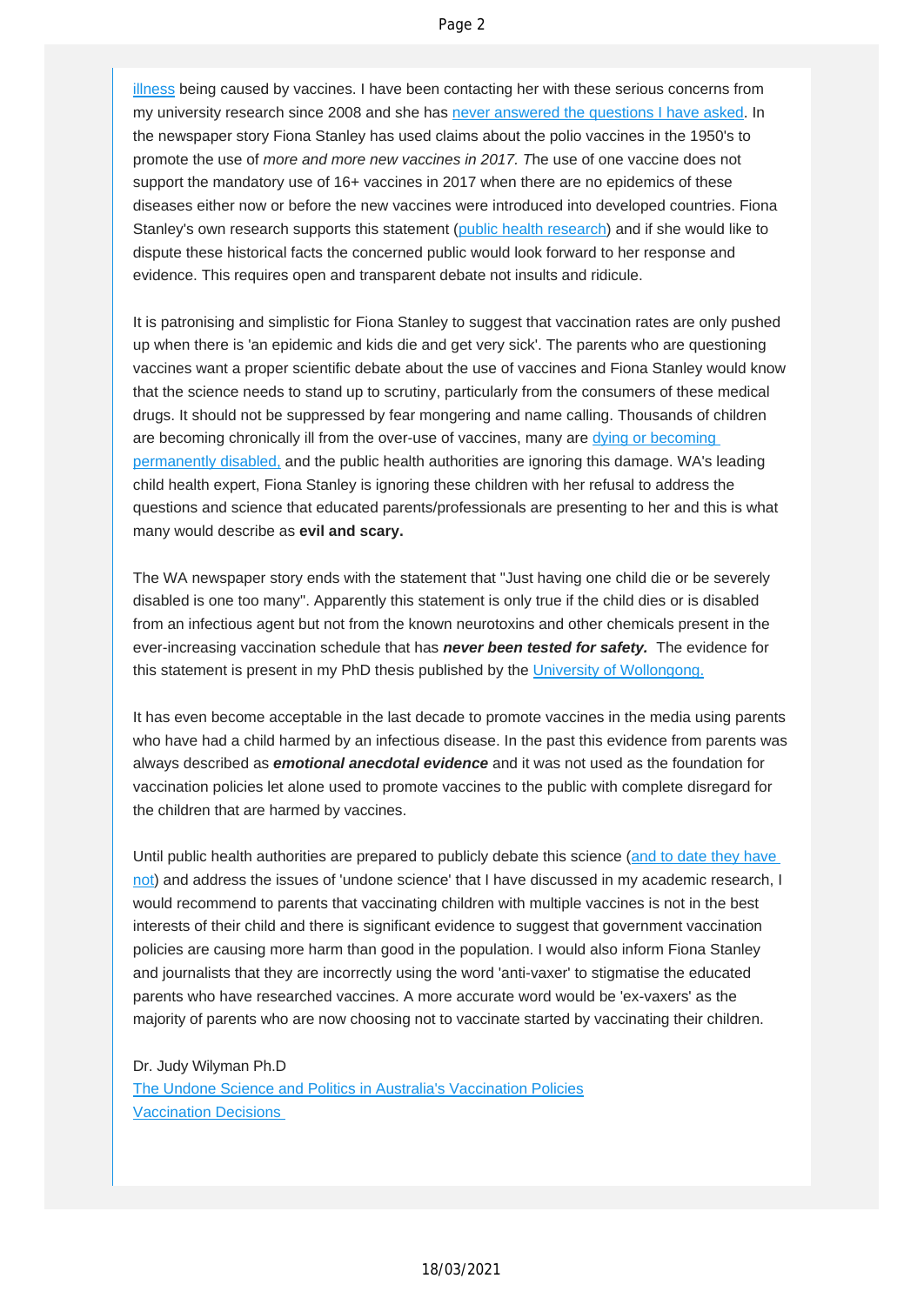



**Government Vaccine Recommendations are not based on Scientific Evidence**:

The Cochrane Medical Database states: "*The efficacy of inactivated influeza vaccine in children under two was found to be similar to placebo*" (**ineffective**). And

"*Childhood influenza vaccines are not good at preventing influenza-like illness in children over two years of age*".

The Australian government is not recommending the flu vaccine for children on its National Immunisation Program (NIP) yet the media is promoting this vaccine as being necessary for community protection. I believe this promotion is unethical when the government has never tested the NIP vaccination schedule for the combined effects of these ingredients on children's health. This is breaching the precautionary principle that is designed to protect public health.

**Precautionary Principle**: *The onus of proof of harmlessness is on the proponent of the technology /procedure not the general public.*

**M** [Forward](http://us8.forward-to-friend.com/forward?u=f20605fde3732e41929f4a3f2&id=9ff520725c&e=fec8337d3c)



18/03/2021